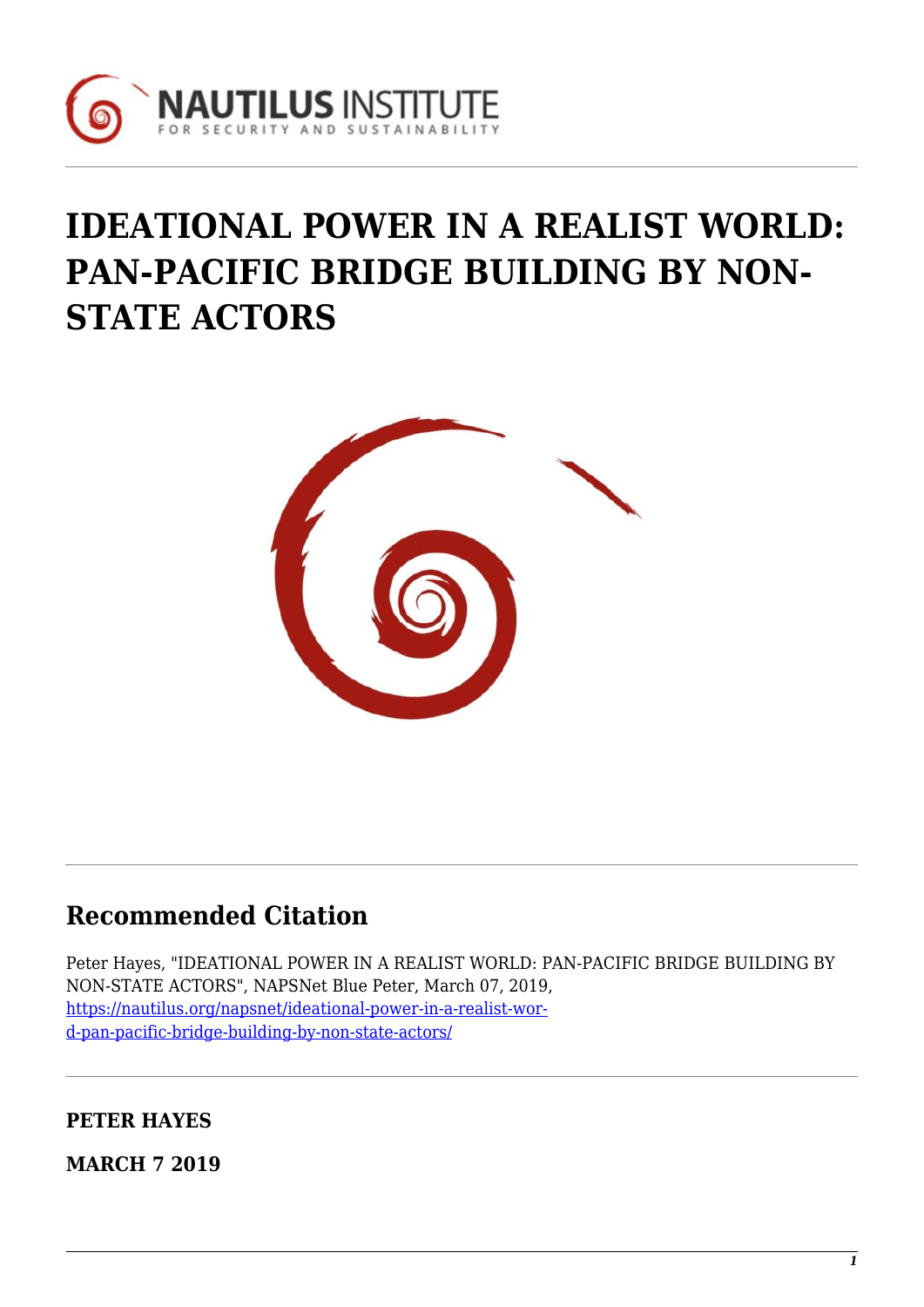# **I. INTRODUCTION**

In this essay, Peter Hayes "demonstrates reason for hope that civil society-based, non-state actors will continue to use ideational power to build pan-Pacific bridges leading to sustainability, security and peace in our time. They are not the only bridge builders and cannot achieve their goals alone. But their responsible use of ideational power will assist the next generation of leaders willing to embrace uncertainty and each other to walk across these bridges together."

Peter Hayes is Director of the Nautilus Institute and Honorary Professor at the [Centre for](http://sydney.edu.au/arts/ciss/) [International Security Studies](http://sydney.edu.au/arts/ciss/) at the University of Sydney.

This essay was delivered at the Pacific Century Institute's annual 2019 Annual Award Dinner on February 28, 2019 in Los Angeles where Hayes received the Pacific Century Institute's annual Individual Building Bridges award for exemplifying PCI's vision of building bridges of understanding. The event is highlighted [here](http://www.pacificcenturyinst.org/recent#2019_pci_award_dinner) and [here](https://photos.google.com/share/AF1QipPURQJWrPDlYU-RpCWOt_MCvRalH_NK2llcL6QkWZ-e7u8SEUvQUpBsr2nxxRvnYA?key=QWx5ckNoLVZHRlRBZFNmWWhXaU5CcEZZa3llTV93). This essay is also published by PCI [here.](http://www.pacificcenturyinst.org/download/media/Ideational_power_in_a_realist_world_short.pdf)

The views expressed in this report do not necessarily reflect the official policy or position of the Nautilus Institute. Readers should note that Nautilus seeks a diversity of views and opinions on significant topics in order to identify common ground.

This report is published under a 4.0 International Creative Commons License the terms of which are found [here](https://creativecommons.org/licenses/by-nc-sa/4.0/)**.**

Banner image: Nautilus logo, based on Sketch of a forward cracking whip, from Alain Goriely, Tyler McMillen, "Shape of a Cracking Whip," PHYSICAL REVIEW LETTERS, 88:24, JUNE 17, 2002, [here](https://journals.aps.org/prl/issues/88/24).

#### **II. NAPSNET BLUE PETER ESSAY BY PETER HAYES**

### **IDEATIONAL POWER IN A REALIST WORLD: PAN-PACIFIC BRIDGE BUILDING BY NON-STATE ACTORS**

#### **March 7 2019**

Let me begin by thanking Pacific Century Institute for making this award.

The Building Bridges award is a great way to recognize what it takes to cross borders, open lines of communication, and create value. It is truly an honor to receive it.

I also especially like that the Building Bridges website showcases the Sydney Harbor Bridge!

I may be the tallest awardee to date, but when I look at the bridges built by past recipients such as my mentor Professor Bob Scalapino, I feel very small indeed.

Nonetheless, I'd like to reflect on how Nautilus Institute built bridges across the Pacific for the last 26 years since we reconstituted it in 1992 after from Australia via the Philippines with a back pack and a baby.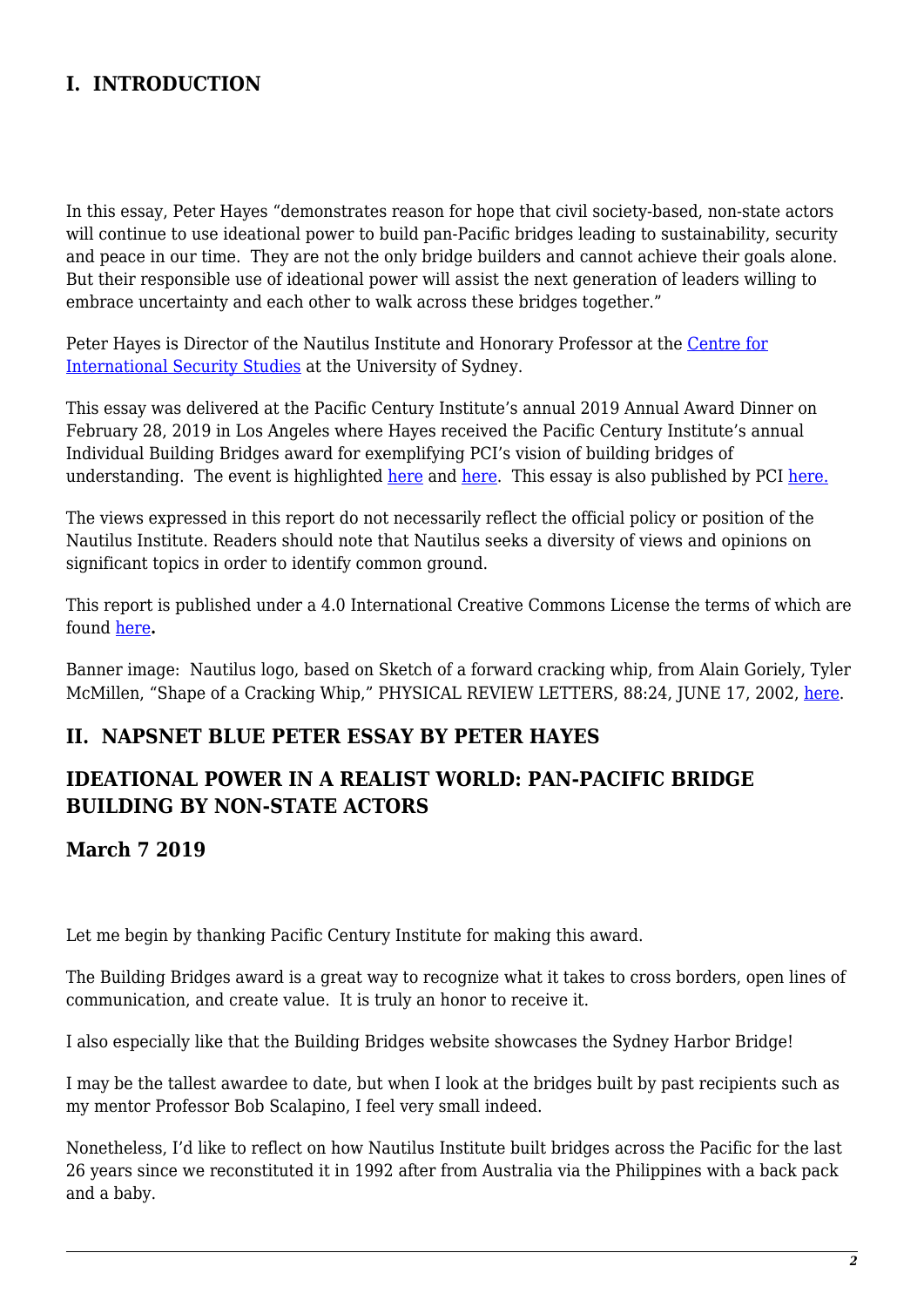I say we deliberately as this was a joint project undertaken by myself and my partner in life, Lyuba Zarsky, co-founder of Nautilus, often co-author, and now proud co-grand-parent.

Together, we set the tone for our then staff, known as Nautiloids, with what later became Nautilus' vision:

"*We hold,"* it says, "*that it is possible to build peace, create security, and restore sustainability for all people in our time."*

As we get older, "*our time*" is dwindling rapidly—but this vision is also realistic in these sense that it is achievable.

We continued:

*To this end, we convene a community of scholars and practitioners who conduct research on strategies to solve interconnected global problems.*

<span id="page-2-0"></span>Underlying this approach is the notion of "ideational power." This is really an old concept in new fancy words[,\[1\]](#page-5-0) but it is important, because it defines how we have worked for the last quarter of a century at Nautilus.

In our prior, Cold War, incarnation we produced books and articles at the speed of airmail and hard copy publishing, usually over weeks, and sometimes years. Even mass media coverage involved days to communicate before the wire services kicked into action.

We had important direct impacts. For example, we know our 1987 study *Chasing Gravity's Rainbow* on the Kwajalein missile range and possible missile test arms control measures led ultimately to the creation of the 2002 Hague Code of Conduct on Missile Proliferation to which 139 states now adhere.

<span id="page-2-1"></span>But when the Cold War ended, the world splintered, the Web arrived, and everything changed. In 1994 and we began to post the *Northeast Asia Peace and Security Network* or NAPSNet daily report on our website, and email it, first to hundreds, then thousands of readers, filling in with forward faxing when needed—as occurred for years from Tokyo to Pyongyang.<sup>[2]</sup> In effect, we used our unique knowledge and access from the Cold War era to "arbitrage" across thinly populated knowledge black holes in relation to issues such as North Korea.[\[3\]](#page-5-2)

<span id="page-2-2"></span>In turn, this conjuncture of information systems with urgent post-Cold War insecurities enabled us to deploy our ideational power in three distinct ways, by:

- 1. Introducing heretical ideas into policy battles, for example, by advancing via NAPSNet the notion that the DPRK was using nuclear threat not for deterrence, but for compellance, as "the barrier that makes the water flow," to force the United States to change its hostile policies, and could be negotiated with, not merely contained, let alone destroyed[.\[4\]](#page-6-0)
- <span id="page-2-4"></span><span id="page-2-3"></span>2. Contesting conventional wisdom and circumventing gate keepers, especially *status quo* thinks tanks, for example, by controverting myths such as "The DPRK will collapse soon;"[\[5\]](#page-6-1) and
- <span id="page-2-5"></span>3. Stimulating civic diplomacy at the transnational level, for example, by building the iconic Nautilus Unhari village wind-power project to show it was possible to do business with North Koreans which was simply inconceivable in the dominant security paradigm.<sup>[\[6\]](#page-6-2)</sup>

#### <span id="page-2-6"></span>**Information Axioms**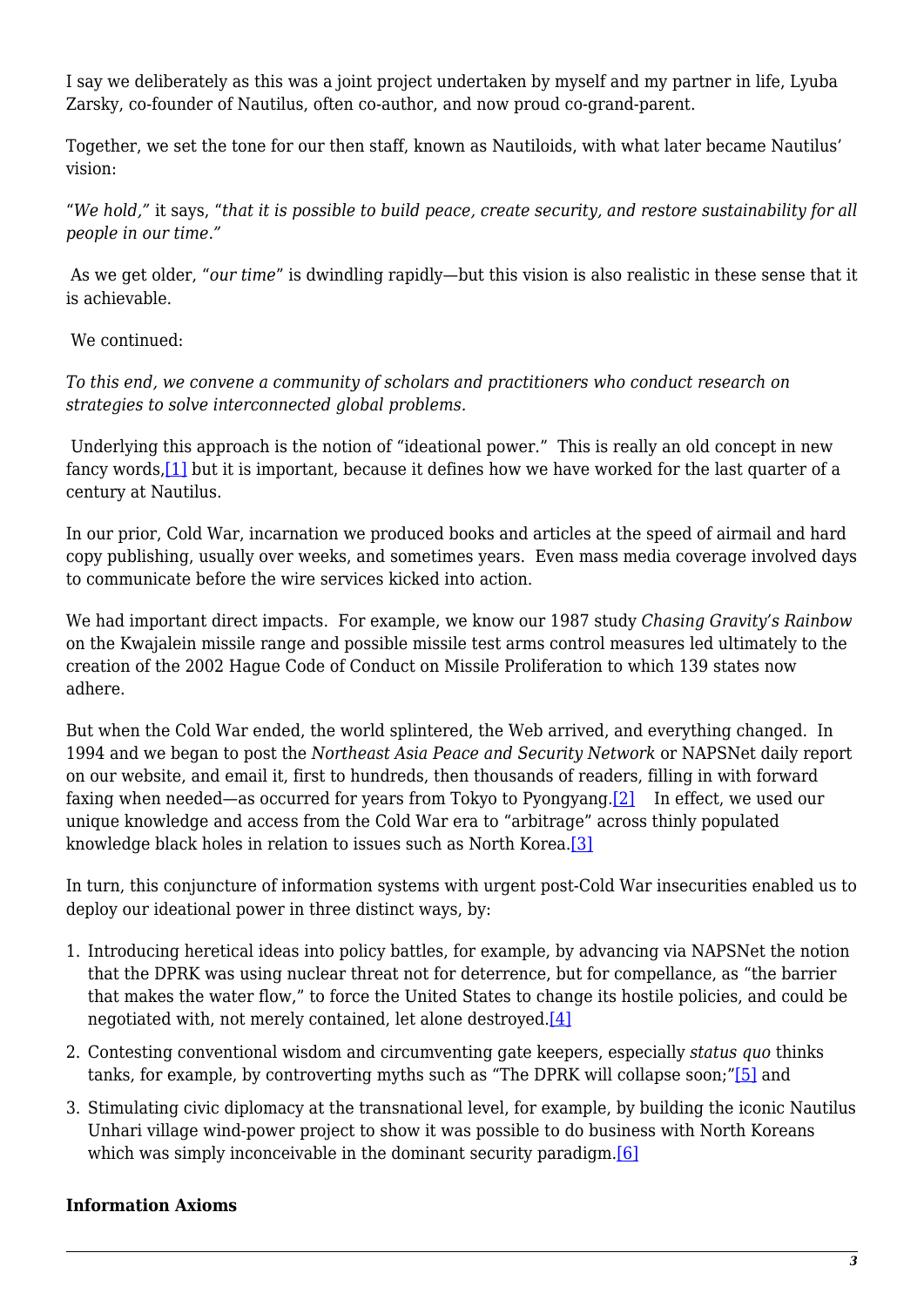In 1999, we codified how Nautilus exercised ideational power in a set of Information Axioms.[\[7\]](#page-6-3)

Two of these axioms are very important to anyone who sets about building virtual bridges across the Pacific.

#### **Common Knowledge**

The first axiom is the notion of *Common Knowledge*. This is *not* consensual knowledge, where you have come to some mutual understanding.

Rather, it is simply ascertaining that some fact, some reference, is understood to be known to the "other" so that you can navigate to a common starting point.

We deliberately set out to create Common Knowledge over the last two and a half decades.

To this end, we provided the first legal "export" of a USG approved 386 generation 1980s era laptop to then UN Mission DPRK official Han Song Ryol. In 1994, we flew him to the Bay Area for training on how to use email, and helped him get his first Hotmail email address; and we transferred a computer to the DPRK so that our counterparts could read NAPSNet via email[.\[8\]](#page-6-4)

<span id="page-3-0"></span>I tell you this because ideational power requires information channels to be open, especially in crises, so that weak or inactive links can be activated to provide additional communication options to leaders at various levels.

Let me give you an example of how common knowledge works. In 1994, we began to build a DPRK energy database, now 24 years old, and still in use. We then convened training workshops with energy experts from each country, including the DPRK, to use the same LEAP software. The result was a shared vocabulary with North Koreans and the international community to discuss the DPRK's energy economy.

In April 2004, while we were in Beijing conducting such a workshop, I got a phone call from a USG official in Washington who asked me to give a message to the North Koreans. "Tell them they are shitheads from me," he said. I asked him why. He replied that President Bush, taking a major political risk, had just made the first unconditional offer of medical aid after the Ryongchŏn train explosion disaster, and the DPRK had not responded. I relayed this to the head of the DPRK delegation, who I knew well. That was a Saturday. By Monday, the DPRK had communicated its willingness to accept the USAID team, and they arrived in Pyongyang two days later.

So ideational power is real. It enables non-state actors to help people do things that they wouldn't otherwise have done—the classic definition of the exercise of power.

<span id="page-3-1"></span>Of course, it has its risks. In one NAPSNet Special Report, we published a satirical essay by Bob Carlin.[\[9\]](#page-6-5) The story was titled "Wabbit in Free Fall." The story line was how DPRK First Vice Foreign Minister Kang Sok Ju lamented to a meeting of North Korean diplomats in New York about how the Ministry of Foreign Affairs now longer had any influence on the DPRK's policies in Pyongyang. Bob was actually highlighting the myopic nature of US policy that strengthened DPRK hardliners.

Unfortunately, the ROK mass media did not realize that "Wabbit in Free Fall" was entirely fictional. For a day, it was emblazoned as headline news in the major newspapers in Seoul. This was funny—but also not—because who knows how the North Koreans read the Korean newspapers reporting in Korean on what a former US intelligence analyst was reportedly saying in English about what one of their seniors was saying, in Korean, in New York.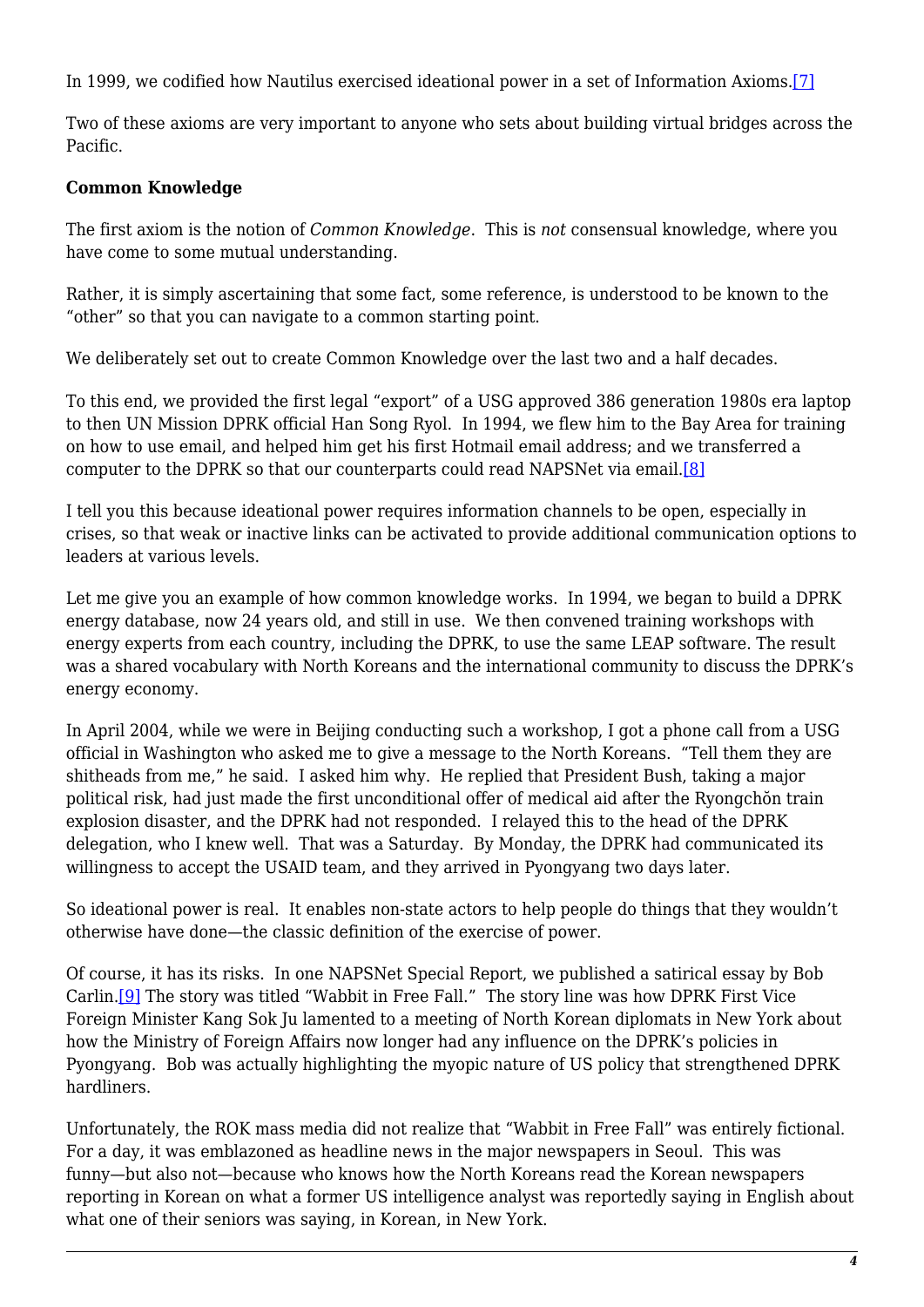We concluded that in future cross-border, cross-cultural, and multilingual bridge-building, we would refrain from including satire in the building materials.

#### **Information Degradation and Small Worlds**

The second axiom I want to highlight is *Information Degradation*. As anyone who knows thermodynamics and organizational theory is aware, the information dispatched is never the information received.

<span id="page-4-0"></span>In the course of building the wind power plant in Unhari, we discovered a simple but hugely important fact: from our digital download of continuous grid measurement in the village, it was evident that the DPRK from 1998-2000 was operating on 50 and 60 hertz at the same time in a nominally 60 Hz grid[.\[10\]](#page-6-6) This simple fact told us that there was no integrated national grid; and the DPRK grid was too small and unstable to operate the light water reactors under construction at a cost of \$5 billion in the DPRK at Sinpo, period.

The distance from electrons in the grid to the digital readout in the village power station to our team and then to US policy makers via the Perry review in 1999 was very short. This is how networks use the small worlds effect to exercise ideational power.

#### **Powerful Ideas and Conducive Conditions**

However, not all ideas suffice to create ideational power. The ideas themselves must be based on deep research to the highest standards; and the analysis must be authoritative. But that isn't enough to make lend influence to a merely powerful idea.

<span id="page-4-1"></span>A potent idea must also offer a new vocabulary or definition of an intractable problem, thereby redefining the solution(s). Such an idea often presents multiple meanings to different users—that is, it is polysemic;[\[11\]](#page-6-7) and this attribute makes it possible for ideational entrepreneurs to find policy champions who in turn lend legitimacy to the idea in different constituencies. Thus, the idea may need to be formulated in an elastic or ambiguous manner to accommodate different even conflicting interests, at least in the moment.

<span id="page-4-2"></span>For example, the concept of a nuclear weapons free zone in Northeast Asia<sup>[12]</sup> implies greater reliance on conventional forces which many military officers find attractive—just as those from internationalist wing of Japan's polity find it attractive because it supports the ultimate elimination of nuclear weapons and Japan's Peace Constitution—a very different resonance[.\[13\]](#page-6-9)

<span id="page-4-3"></span>Thus, a nuclear weapons free zone may have valence not only because it is a rational policy response, but because of its emotive content.

Another authoritative Special Reports also appeared on NAPSNet. Former State Department counsel Patrick Norton chose NAPSNet in 1997 as the vehicle to publish his study of the legal aspects of ending the Korean Armistice, almost the only publicly available study of the subject.

<span id="page-4-4"></span>Like good whisky, it has aged well, and two decades later, is now more topical and widely read than when it was published thanks, to all of people, President Trump.[\[14\]](#page-7-0)

<span id="page-4-6"></span><span id="page-4-5"></span>To be effective in an era of fake news, spoofing, and devaluation of expert knowledge by the leaders of states—all morbid systems of a post-hegemonic interregnu[m\[15\]-](#page-7-1)-the exercise of ideational power requires a narrower focus on authoritative research that policy makers can lean on for support, but also can appeal to new constituencies.[\[16\]](#page-7-2)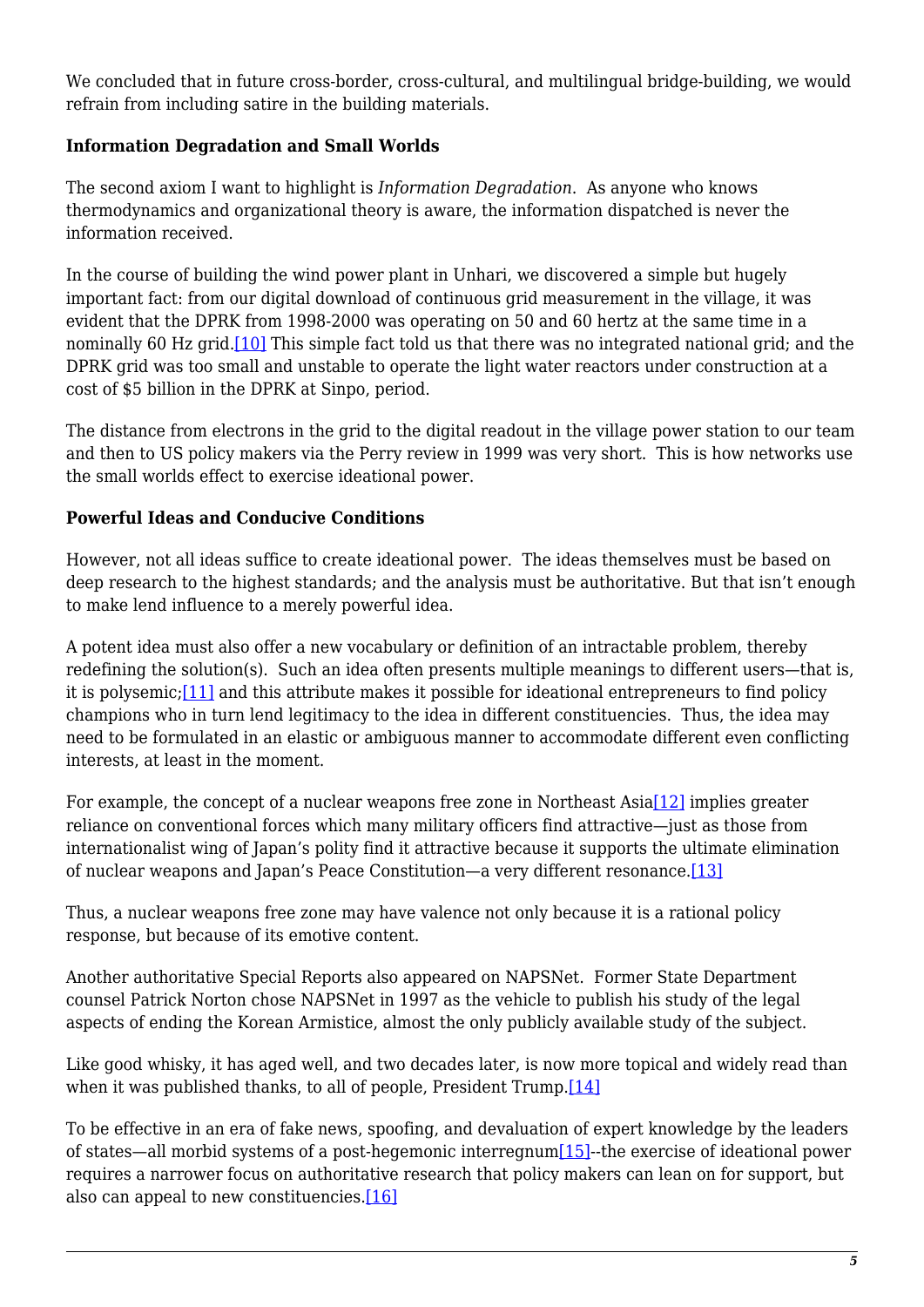To that end, we have also committed to supporting three partnerships, each of which is an ideational force multiplier in East Asia anchored in South Korea.

The first is participation in the annual <u>[Jeju Forum](http://www.jejuforum.or.kr/index.php?aa=1)</u>, the premier regional networking event in Northeast Asia and the magnificent child of East Asia Forum and of Chung-in Moon's vision, and in which Pacific Century Institute played an important seeding role.[\[17\]](#page-7-3)

<span id="page-5-3"></span>The second is to serve in an editorial role with the most important regional policy journal, *[Global](https://www.globalasia.org/) [Asia](https://www.globalasia.org/)*, founded by none other than…Chung-in Moon, which cross-posts NAPSNet essays.

The third is to advise the [Asia Pacific Leadership Network](https://www.facebook.com/asiapacificleadershipnetwork/) core group, an important emerging network of Asian leaders on nuclear weapons issues, co-convened by Chung-in Moon.

#### **Conclusion**

None of this ideational work—7400 postings for the last 24 years—is done by only one person, least of all by me. Our core team over the years includes not only staff such as energy expert David von Hippel, in-house public intellectual Richard Tanter, and human resource expert Joan Diamond, but also our board members and donors, an invisible college of dozens of former Nautiloids, and a network of roughly 40 partner organizations.

<span id="page-5-4"></span>In this regard, I have personally benefited from intellectual joint ventures with Korean colleagues, especially with Kiho Yi;[\[18\]](#page-7-4) and with Chung-in Moon, with whom I was fortunate to co-edit an anthology on identity and community formation in Northeast Asia aimed at the next generation of scholars and intellectuals in the region.[\[19\]](#page-7-5)

<span id="page-5-5"></span>I hope that this short, selective history demonstrates reason for hope, that civil society-based, nonstate actors will continue to use ideational power to build pan-Pacific bridges leading to sustainability, security and peace in our time.

They are not the only bridge builders and cannot achieve their goals alone.

But their responsible use of ideational power will assist the next generation of leaders willing to embrace uncertainty and each other to walk across these bridges together.

Thank you for your attention and thank you again to Spencer Kim, Angie Pak, and the Pacific Century Institute for organizing this wonderful celebration.

# **III. ENDNOTES**

<span id="page-5-0"></span>[\[1\]](#page-2-0) See M. Carstensen, V. Schmidt, "Power through, over and in ideas: conceptualizing ideational power in discursive institutionalism," *Journal of European Public Policy*, 23:3, 2016, pp. 318-337, at: <https://doi.org/10.1080/13501763.2015.1115534> and D. Béland and R. Cox,"Ideas as coalition magnets: coalition building, policy entrepreneurs, and power relations," *Journal of European Public Policy*, 23:3, 2016, pp. 428-445,<https://doi.org/10.1080/13501763.2015.1115533>

<span id="page-5-2"></span><span id="page-5-1"></span>[\[2\]](#page-2-1) NAPSNet began publication in December 1993. See Peter Hayes, Wade Huntley, Tim Savage, GeeGee Wong, "The Impact of the Northeast Asian Peace and Security Network in US-DPRK Conflict Resolution", Global Problem Solving Information Technology and Tools, December 10, 1999, [https://nautilus.org/global-problem-solving/the-impact-of-the-northeast-asian-peace-an-](https://nautilus.org/global-problem-solving/the-impact-of-the-northeast-asian-peace-and-security-network-in-us-dprk-conflict-resolution-3/) [-security-network-in-us-dprk-conflict-resolution-3/](https://nautilus.org/global-problem-solving/the-impact-of-the-northeast-asian-peace-and-security-network-in-us-dprk-conflict-resolution-3/)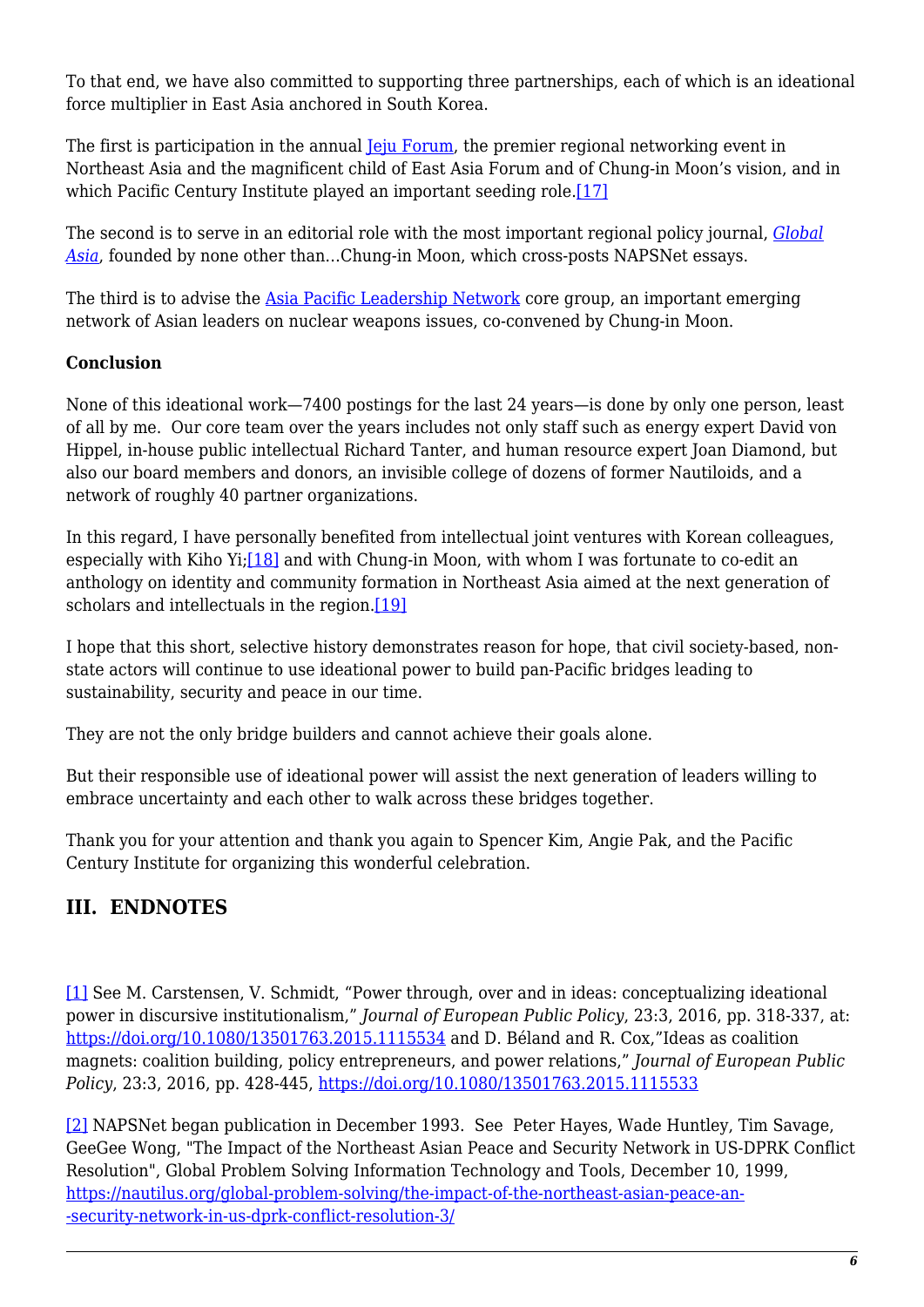[\[3\]](#page-2-2) Leonard Seabrooke, "Epistemic arbitrage: transnational professional knowledge in action," *Journal of Professions and Organization*, 2014, 1, 49–64, at: <http://citeseerx.ist.psu.edu/viewdoc/download?doi=10.1.1.714.4686&rep=rep1&type=pdf>

<span id="page-6-0"></span>[\[4\]](#page-2-3) P. Hayes, THE DPRK'S CALCULUS FACED WITH MULTILATERAL SANCTIONS," Northeast Asia Peace and Security Network, revised, February 25, 1994, at: [https://nautilus.org/staff](https://nautilus.org/staff-publications/hayes0294a-txt/)[publications/hayes0294a-txt/](https://nautilus.org/staff-publications/hayes0294a-txt/)

<span id="page-6-1"></span>[\[5\]](#page-2-4) Peter Hayes, "ATTACHMENT 4: NORTH KOREA THROUGH AN AMERICAN PRISM: A LIST OF MYTHS CURRENTLY RECYCLED THROUGH THE MEDIA," in Peter Hayes, Wade Huntley, Tim Savage, GeeGee Wong, "Attachments to The Impact of the Northeast Asian Peace and Security Network in US-DPRK Conflict Resolution", Information Technology and Tools, December 10, 1999, [https://nautilus.org/information-technology-and-tools/attachments-to-the-impact-of-the-](https://nautilus.org/information-technology-and-tools/attachments-to-the-impact-of-the-northeast-asian-peace-and-security-network-in-us-dprk-conflict-resolution-2/) [ortheast-asian-peace-and-security-network-in-us-dprk-conflict-resolution-2/](https://nautilus.org/information-technology-and-tools/attachments-to-the-impact-of-the-northeast-asian-peace-and-security-network-in-us-dprk-conflict-resolution-2/) A recent example of this pushback: Peter Hayes, "Thinking About The Thinkable: DPRK Collapse Scenarios Redux", NAPSNet Policy Forum, September 24, 2013, [https://nautilus.org/napsnet/napsnet-policy-forum/thinki](https://nautilus.org/napsnet/napsnet-policy-forum/thinking-about-the-thinkable-dprk-collapse-scenarios-redux/)[g-about-the-thinkable-dprk-collapse-scenarios-redux/](https://nautilus.org/napsnet/napsnet-policy-forum/thinking-about-the-thinkable-dprk-collapse-scenarios-redux/)

<span id="page-6-2"></span>[\[6\]](#page-2-5) See J. Williams *et al*, ["The Wind Farm in the Cabbage Patch](http://bos.sagepub.com/content/55/3/40.full)," *The Bulletin of the Atomic Scientists*, volume 55, no. 3, May/June 1999, pp. 40-49, at: <https://journals.sagepub.com/doi/full/10.2968/055003014>

<span id="page-6-3"></span>[\[7\]](#page-2-6) The ten axioms were: 1. Common Knowledge; 2. Network Effects; 3. Early Entrants Win; 4. Information Feed-back Loops; 5. Standard Setting is Power; 6. Do You Know User Needs? 7. Gatekeepers and Intermediaries; 8. Information Distortion; 9. "Revenues;" 10. The Best Information is Free. The December 10, 1999 conference and papers are found at: <https://nautilus.org/gps/tools/information-axioms/>

<span id="page-6-4"></span>[\[8\]](#page-3-0) "On November 30, 1993, Hayes initiated communication with US Government concerning transfer of a computer to enable NAPSNet counterparts in the DPRK to receive NAPSNet product. After much review, Nautilus was authorized in May 1994 by the US Commerce Department to transfer a 386 IBM clone desktop computer to the DPRK. This became the first of three computers transferred to the DPRK (more precisely, two more 486s were approved in years following for "export" to the DPRK UN Mission in New York)." Hayes *et al, op cit*, 1999.

<span id="page-6-5"></span>[\[9\]](#page-3-1) "Policy Forum 06-78A: Wabbit in Free Fall", NAPSNet Policy Forum, September 21, 2006, <https://nautilus.org/napsnet/napsnet-policy-forum/wabbit-in-free-fall/>

<span id="page-6-6"></span>[\[10\]](#page-4-0) We compared our results at the Unhari site with measurements we collected at other sites around the DPRK some of which were time-coincident with our measurements; which told us that at least two separate grids were operating simultaneously on different frequencies.

<span id="page-6-7"></span>[\[11\]](#page-4-1) Polysemy means that the idea contains multiple meanings and/or offers partial solutions to the stakeholders in the problem, including linked problems. That is, the idea offers enough for everybody to buy into a policy coalition.

<span id="page-6-8"></span>[\[12\]](#page-4-2) Starting with Morton H. Halperin, "The Nuclear Dimension of the U.S.-Japan Alliance", NAPSNet Special Reports, December 21, 2000, [https://nautilus.org/napsnet/napsnet-specia-](https://nautilus.org/napsnet/napsnet-special-reports/the-nuclear-dimension-of-the-u-s-japan-alliance/) [-reports/the-nuclear-dimension-of-the-u-s-japan-alliance/](https://nautilus.org/napsnet/napsnet-special-reports/the-nuclear-dimension-of-the-u-s-japan-alliance/)

<span id="page-6-9"></span>[\[13\]](#page-4-3) See for example Morton Halperin, Peter Hayes, Chung-in Moon, Thomas Pickering, Leon Sigal, Philip Yun, "BEYOND THE SECOND TRUMP-KIM SUMMIT: TIME FOR REALISTIC NEXT STEPS",